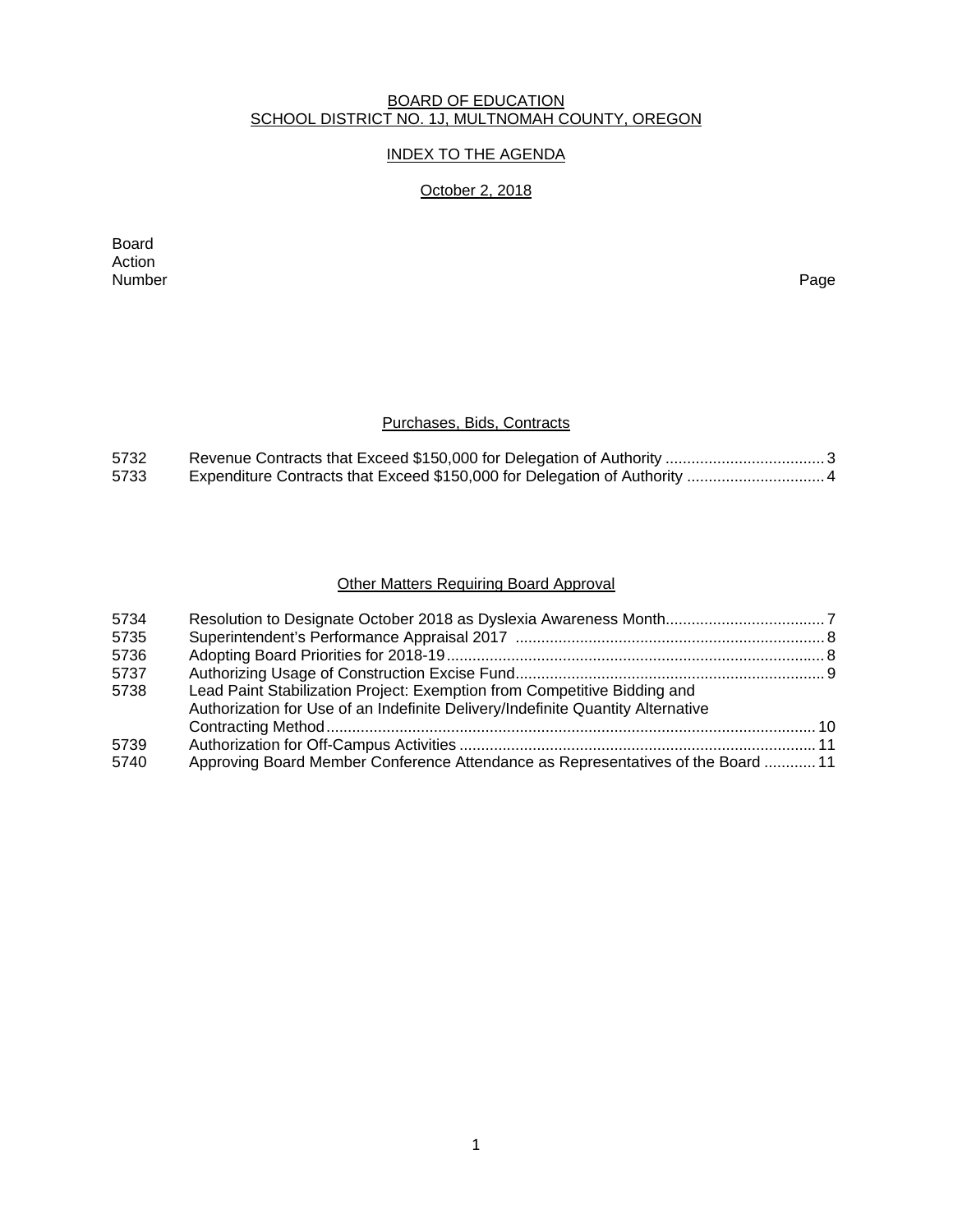## Purchases, Bids, Contracts

Numbers 5732 and 5733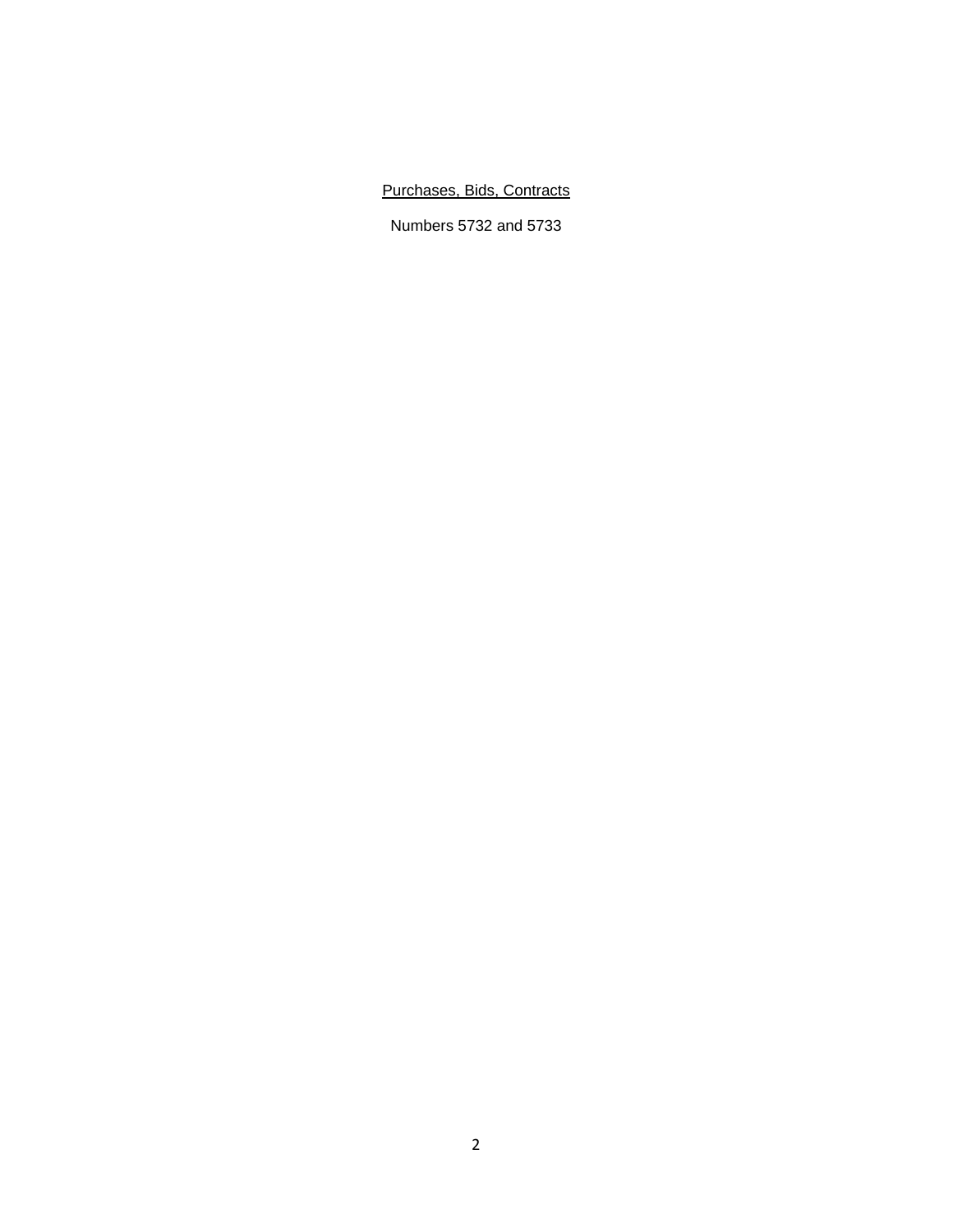## Revenue Contracts that Exceed \$150,000 Limit for Delegation of Authority

#### **RECITAL**

Portland Public Schools ("District") Public Contracting Rules PPS-45-0200 ("Authority to Approve District Contracts; Delegation of Authority to Superintendent") requires the Board of Education ("Board") to enter into and approve all contracts, except as otherwise expressly authorized. Contracts exceeding \$150,000 per contractor are listed below.

#### **RESOLUTION**

The Superintendent recommends that the Board approve these contracts. The Board accepts this recommendation and by this resolution authorizes the Deputy Clerk to enter into the following agreements.

## **NEW REVENUE CONTRACTS**

#### No New Revenue Contracts

#### **NEW INTERGOVERNMENTAL AGREEMENTS / REVENUE ("IGA/Rs")**

| Contractor                              | Contract<br>Term             | <b>Contract Type</b>                                       | <b>Description of Services</b>                                                                                                               | Contract<br>Amount | Responsible<br>Administrator,<br><b>Funding Source</b>    |
|-----------------------------------------|------------------------------|------------------------------------------------------------|----------------------------------------------------------------------------------------------------------------------------------------------|--------------------|-----------------------------------------------------------|
| David Douglas School<br><b>District</b> | 8/1/18<br>through<br>6/30/19 | Intergovernmental<br>Agreement /<br>Revenue<br>IGA/R 66918 | Columbia Regional Program<br>will provide DDSD school age<br>classroom services for<br>Deaf/Hard of Hearing regionally<br>eligible children. | \$166,375          | Y. Curtis<br><b>Fund 299</b><br>Dept. 5422<br>Grant S0031 |
| Oregon Commission<br>for the Blind      | 7/1/18<br>through<br>9/30/19 | Intergovernmental<br>Agreement /<br>Revenue<br>IGA/R 66891 | Pre-employment and transition<br>services for the Blind and<br>Visually Impaired students<br>served by Columbia Regional<br>Program.         | \$277,000          | Y. Curtis<br><b>Fund 205</b><br>Dept. 9999<br>Grant G1686 |

## **AMENDMENTS TO EXISTING REVENUE CONTRACTS**

| <b>Contractor</b>                       | <b>Contract</b><br>Term       | <b>Contract Type</b>                                         | <b>Description of Services</b>        | Amendment<br>Amount,<br><b>Contract Total</b> | Responsible<br>Administrator,<br><b>Funding Source</b> |
|-----------------------------------------|-------------------------------|--------------------------------------------------------------|---------------------------------------|-----------------------------------------------|--------------------------------------------------------|
| Northeast Coalition of<br>Neighborhoods | 10/1/18<br>through<br>9/30/20 | Lease Agreement /<br>Revenue<br>LA/R<br>60379<br>Amendment 1 | Two year extension for King<br>Annex. | \$62,556<br>\$202,296                         | C. Hertz                                               |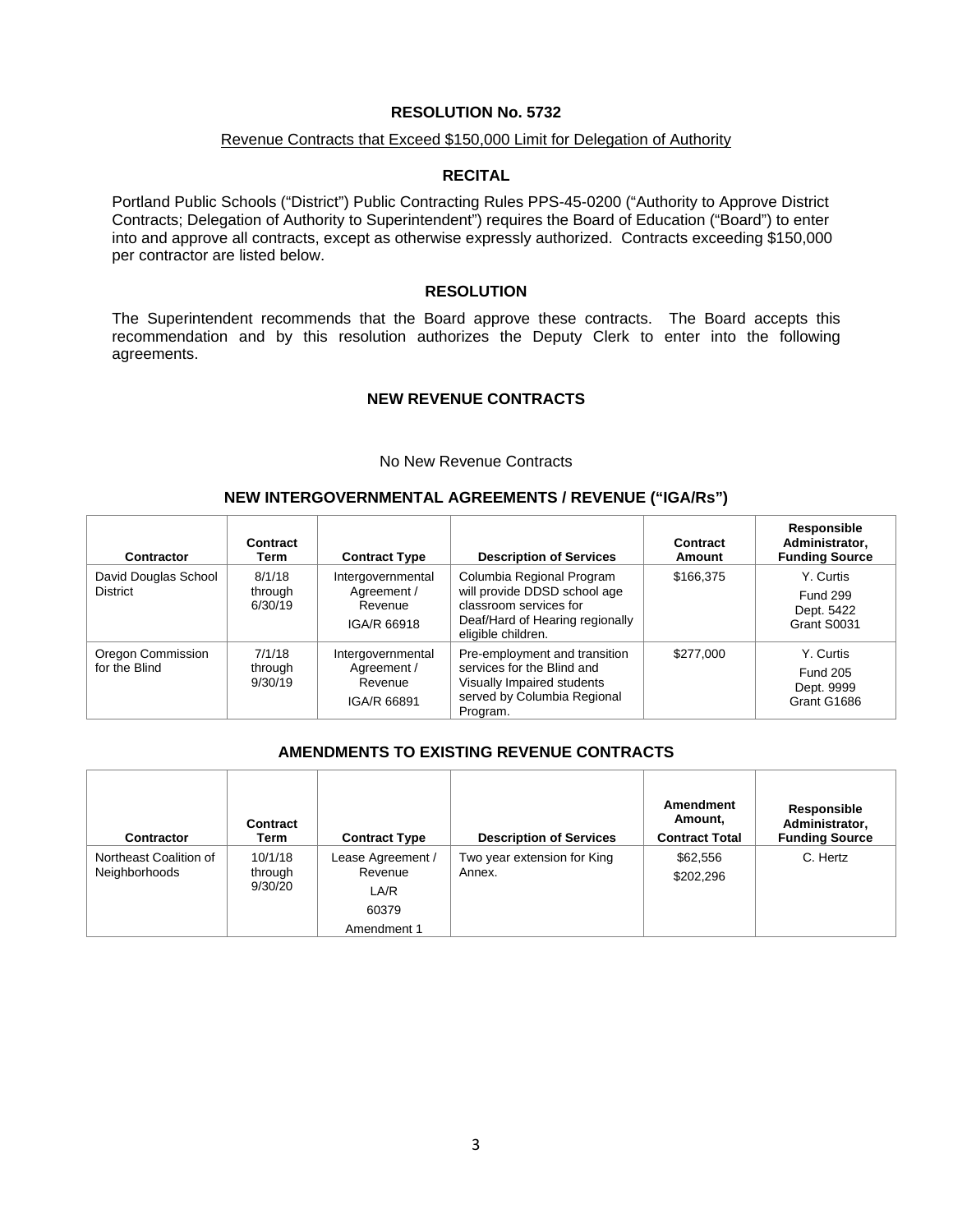#### Expenditure Contracts that Exceed \$150,000 for Delegation of Authority

## **RECITAL**

Portland Public Schools ("District") Public Contracting Rules PPS-45-0200 ("Authority to Approve District Contracts; Delegation of Authority to Superintendent") requires the Board of Education ("Board") enter into contracts and approve payment for products, materials, supplies, capital outlay, equipment, and services whenever the total amount exceeds \$150,000 per contract, excepting settlement or real property agreements. Contracts meeting this criterion are listed below.

## **RESOLUTION**

The Superintendent recommends that the Board approve these contracts. The Board accepts this recommendation and by this resolution authorizes the Deputy Clerk to enter into the following agreements.

## **NEW CONTRACTS**

| <b>Contractor</b>                                    | Contract<br>Term                                                                                                         | <b>Contract Type</b>                 | <b>Description of Services</b>                                                                                                                                                                                                             | Contract<br>Amount                                                                    | Responsible<br>Administrator,<br><b>Funding Source</b>     |
|------------------------------------------------------|--------------------------------------------------------------------------------------------------------------------------|--------------------------------------|--------------------------------------------------------------------------------------------------------------------------------------------------------------------------------------------------------------------------------------------|---------------------------------------------------------------------------------------|------------------------------------------------------------|
| Native American<br>Youth and Family<br>Center (NAYA) | 10/3/18<br>through<br>6/30/19<br>Option to<br>renew for<br>four<br>additional<br>one-year<br>terms<br>through<br>6/30/23 | <b>Personal Services</b><br>PS 66910 | Provide a Parent Involvement<br>and Student Achievement<br>program at identified schools.<br>RFP 2016-2199                                                                                                                                 | Original Term:<br>\$190,000<br>Total if renewed<br>to maximum<br>term:<br>\$950,000   | G. Guerrero<br><b>Fund 101</b><br>Dept. 5431               |
| Sjoberg Evashenk<br>Consulting, Inc.                 | 10/3/18<br>through<br>6/30/22<br>Option to<br>renew for<br>four<br>additional<br>one-year<br>terms<br>through<br>6/30/26 | <b>Personal Services</b><br>PS 66874 | Engagement of a third party<br>performance auditor for the<br>Bond Program.<br>RFP 2017-2359                                                                                                                                               | Original Term:<br>\$975,000<br>Total if renewed<br>to maximum<br>term:<br>\$1,950,000 | C. Hertz<br><b>Fund 455</b><br>Dept. 5511<br>Project DF120 |
| Peace In Schools                                     | 10/3/18<br>through<br>6/15/19                                                                                            | <b>Personal Services</b><br>PS 66924 | Provide mindful studies<br>sessions, 9 <sup>th</sup> grade mindfulness<br>workshops, and professional<br>development for faculty in high<br>schools.<br><b>Direct Negotiation</b><br>PPS-46-0525(4)                                        | \$284,880                                                                             | Y. Curtis<br><b>Fund 101</b><br>Dept. 5428                 |
| eCIFM Solutions, Inc.                                | 10/3/18<br>through<br>9/30/21                                                                                            | Software<br>SW 66884                 | Provide data warehouse<br>hosting, and application and<br>system development support<br>for Tririga system platform.<br><b>Approved Class Special</b><br>Procurements: Software and<br>Hardware Maintenance<br>Upgrades<br>PPS-47-0288(11) | \$415,500                                                                             | C. Hertz<br><b>Fund 101</b><br>Dept. Varies                |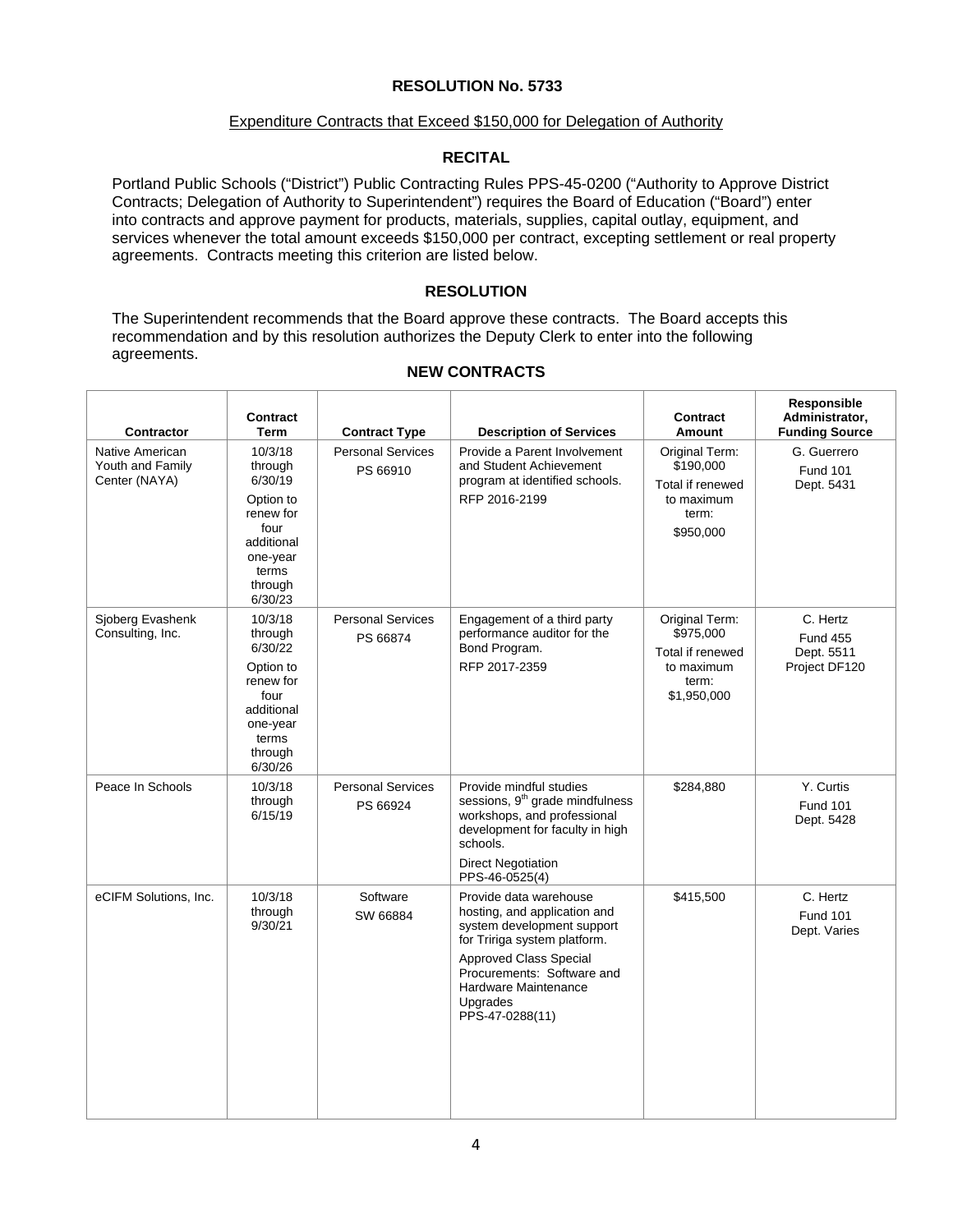| Latino Network | 10/3/18<br>through<br>6/30/19 | <b>Personal Services</b><br>PS 66933 | Provide Escalera/Early<br>Escalera programming at<br>Benson, Roosevelt, and<br>Madison. | \$191,026 | G. Guerrero<br><b>Fund 101</b><br>Dept. 5431 |
|----------------|-------------------------------|--------------------------------------|-----------------------------------------------------------------------------------------|-----------|----------------------------------------------|
|                |                               |                                      | <b>Direct Negotiation</b><br>PPS-46-0525(4)                                             |           |                                              |

# **NEW INTERGOVERNMENTAL AGREEMENTS ("IGAs")**

## No New IGAs

## **AMENDMENTS TO EXISTING CONTRACTS**

| Contractor                               | Contract<br>Amendment<br>Term  | <b>Contract Type</b>                      | <b>Description of Services</b>                                              | Amendment<br>Amount.<br><b>Contract Total</b> | Responsible<br>Administrator,<br><b>Funding Source</b>                  |
|------------------------------------------|--------------------------------|-------------------------------------------|-----------------------------------------------------------------------------|-----------------------------------------------|-------------------------------------------------------------------------|
| <b>FUNAX Cleaning</b><br><b>Services</b> | 8/30/18<br>through<br>12/31/18 | <b>Services</b><br>S 66474<br>Amendment 1 | Cleaning services at Fernwood,<br>Lewis, and King Schools.<br>RFQ 2018-2445 | \$122,000<br>\$191.250                        | C. Hertz<br><b>Fund Varies</b><br>Dept. Varies<br><b>Project Varies</b> |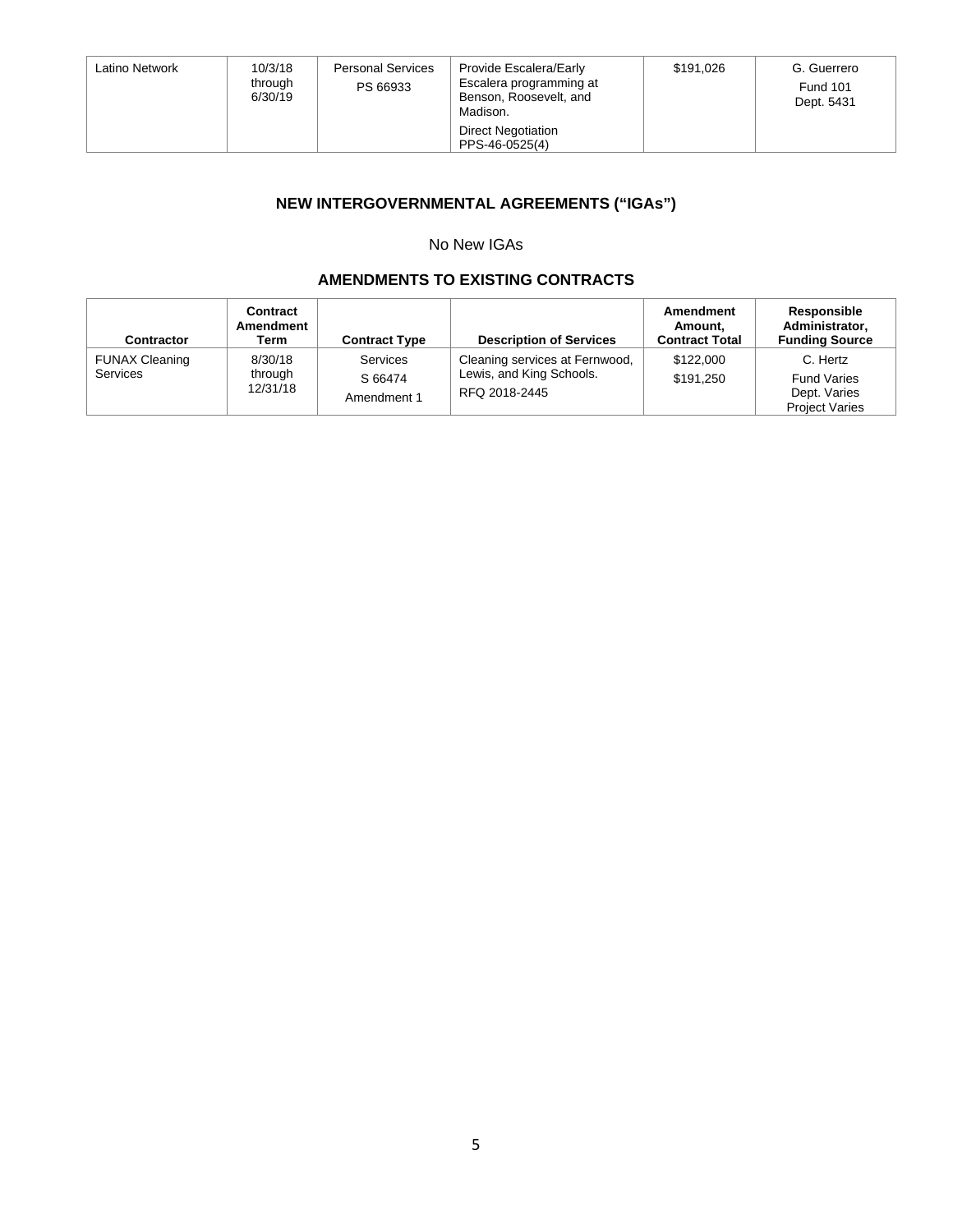# Other Matters Requiring Board Approval

Numbers 5734 through 5740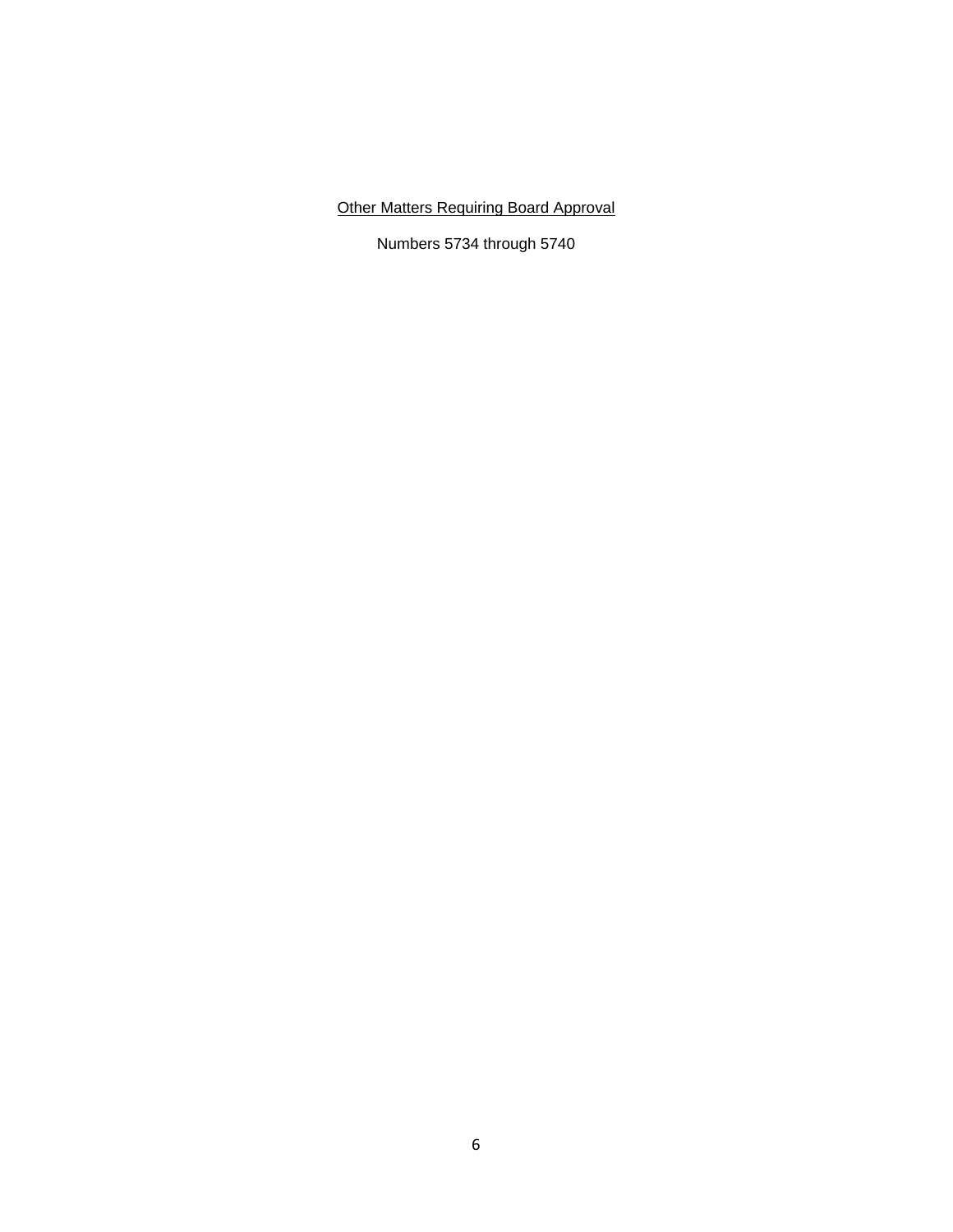#### Resolution to Designate October 2018 as Dyslexia Awareness Month

## **RECITALS**

- A. Dyslexia is defined as an unexpected difficulty in reading for an individual who is expected to be a better reader;
- B. Dyslexia is a difficulty in identifying or sequencing the individual sounds of spoken language, which affects the ability of an individual to speak, read, spell, and often learn a language;
- C. Dyslexia is the most common learning disability and affects 80 to 90 percent of all individuals with a learning disability;
- D. An individual with dyslexia may have weakness in decoding or reading fluency and may have strength in higher level cognitive functions, such as reasoning, critical thinking, concept formation, or problem solving;
- E. Great progress has been made in understanding dyslexia on a scientific level, including the epidemiology, cognitive and neurobiological bases of dyslexia;
- F. Effective reading instruction for all children and screening to identify students at risk for dyslexia, as well as supplemental reading support for students at risk, is critical to prevent reading problems;
- G. Early diagnosis of dyslexia is critical to ensure individuals with dyslexia receive focused, evidence based intervention. Correct identification and intervention provides students with dyslexia selfawareness and self-empowerment. Provision of necessary accommodations and instruction help to ensure school and life success.

## **RESOLUTION**

The Portland Public Schools Board of Education recognizes that dyslexia has significant educational implications that must be addressed; and designates October 2018 as "Dyslexia Awareness Month".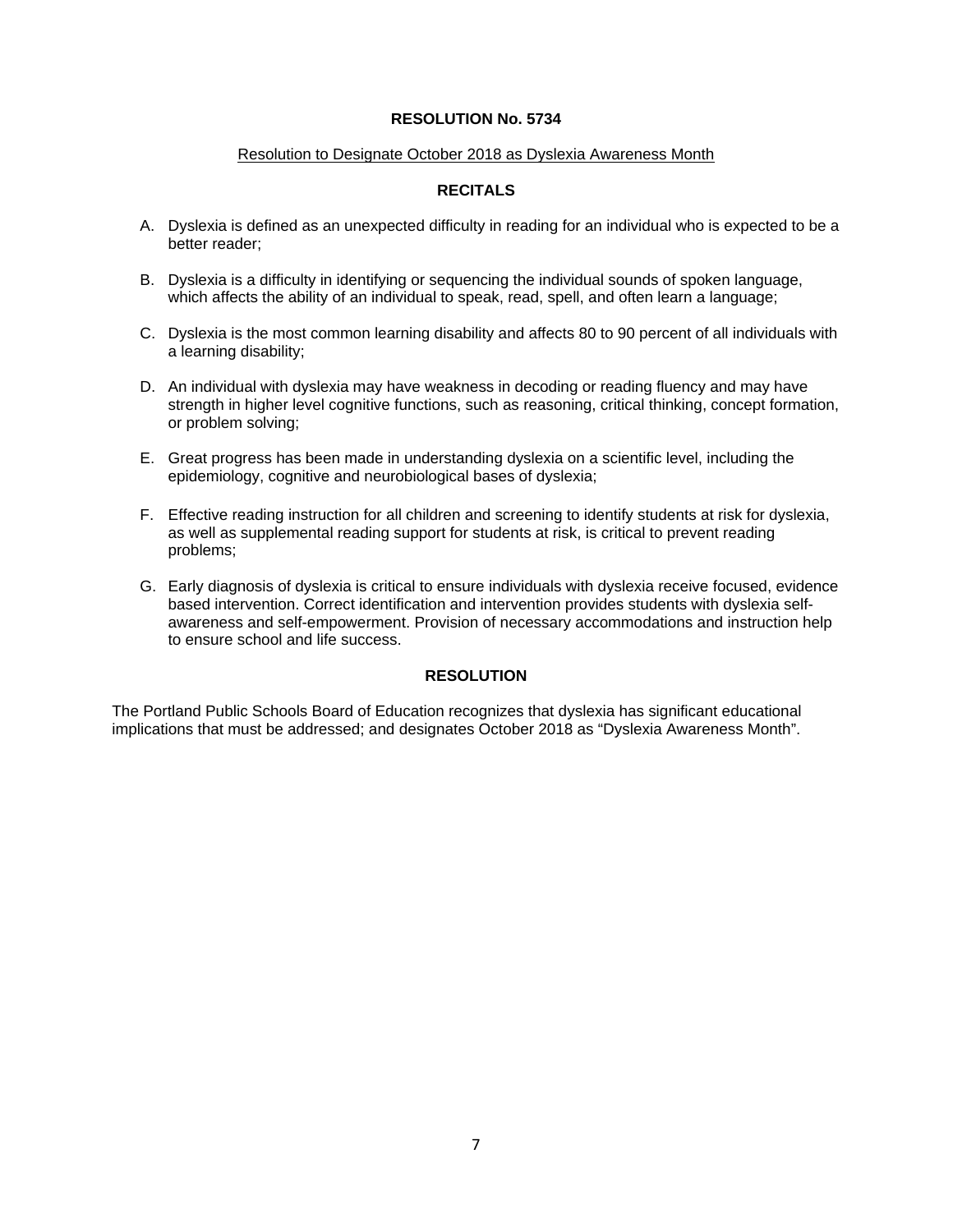#### Superintendent's Performance Appraisal 2017

## **RECITALS**

- A. The Board of Education adopted the Oregon School Board Association's professional standards for Superintendent Guerrero's performance evaluation in 2017.
- B. The Board used these standards for Superintendent Guerrero's current performance evaluation for the period of December 2017-June 2018. In addition, the Board evaluated the Superintendent's performance in relation to the District's goals.
- C. The Board has reviewed the Superintendent's performance in light of the performance standards and the progress of the District, and has reviewed this evaluation with the Superintendent.

## **RESOLUTION**

The Board hereby adopts the 2017 Superintendent performance appraisal, a copy of which is on file in the District office.

## **RESOLUTION No. 5736**

## Adopting Priorities for 2018-19

## **RECITALS**

- A. At the July 26, 2018 Board retreat, the Board and the Executive Leadership team developed four priorities for the 2018-19 year.
- B. These priorities will be used to develop the budget for the 2018-19 school year. Once approved, staff will create a work plan for bringing information to the full Board

#### **RESOLUTION**

The Portland Public Schools Board of Education adopts the following priorities for the year 2018-19:

- 1. Set a clear vison and strategic plan.
- 2. Create equitable opportunities and outcomes for all students.
- 3. Build management and accountability systems and structures.
- 4. Allocate budget, funding, and resources focused on improving outcomes for students.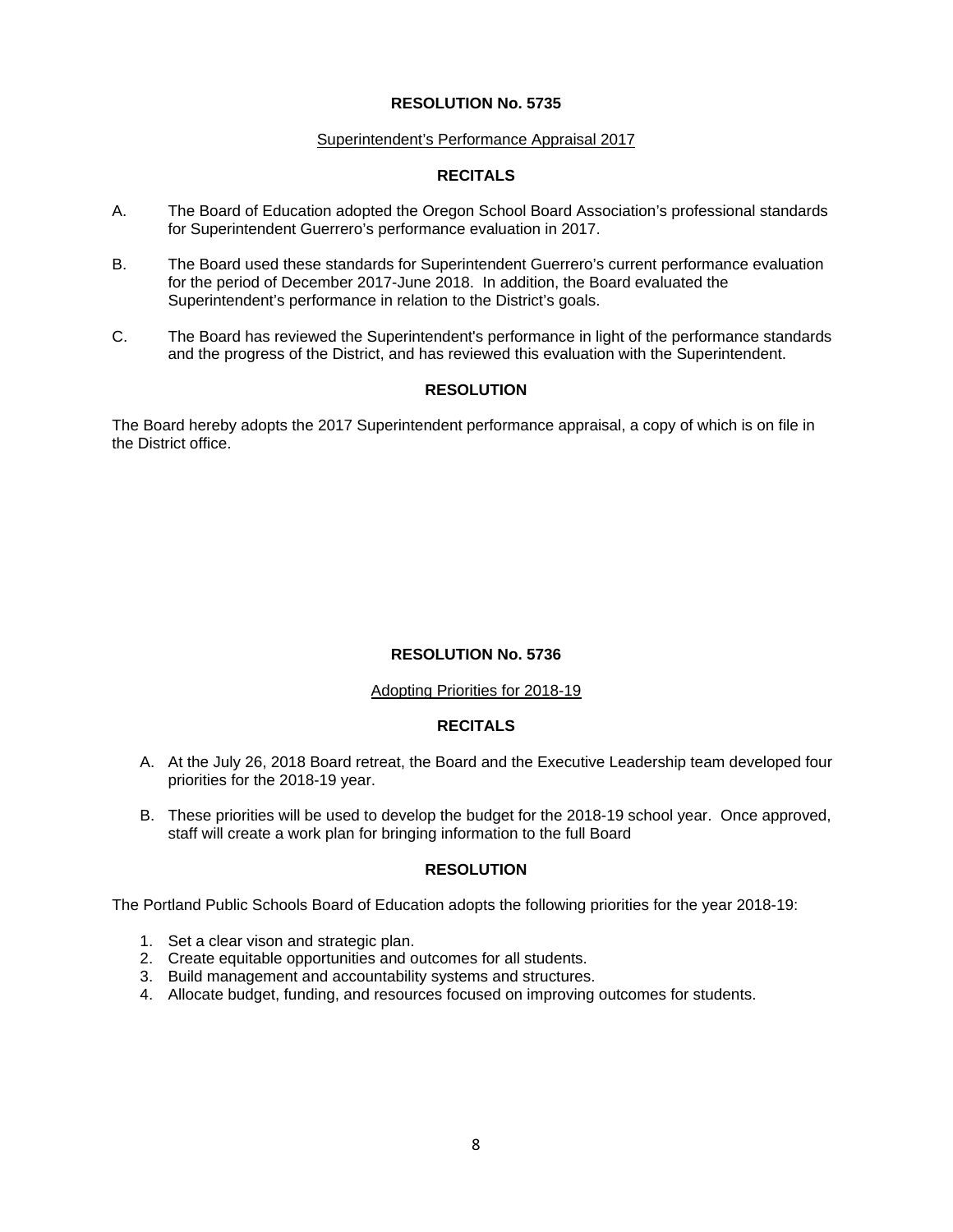#### Authorizing Usage of Construction Excise Fund

The Superintendent recommends the Board authorize the use of Construction Excise Fund (Fund 404) for additional capital improvement costs during the Middle School Implementation at Tubman, Roseway Heights, the ACCESS relocation and portable classrooms in response to districtwide enrollment growth. The Board accepts this recommendation and by this resolution authorizes the Superintendent or his designee to utilize these funds.

## **RECITALS**

- A. Board Resolution No. 3833 approved the Construction Excise Tax (CET). The use of funds from this tax is limited to capital improvements to school facilities.
- B. Board Resolution No. 4539 adopted the establishment of a Capital Asset Renewal (CAR) Fund, directing the use of certain revenues for the funds including CET, and directing the development of a Capital Asset Renewal Plan for the life-cycle renewal of major building components. The Board required the funds be evaluated against plan requirement every five years.
- C. Board Resolution No. 5451 directed the Superintendent to further develop an implementation plan for Roseway Heights and Harriet Tubman Middle Schools aligned to the working draft of the Middle Grades Framework, and following completion of that framework, to open Roseway Heights and Harriet Tubman Middle Schools for the 2018-19 school year.
- D. Board Resolution No. 5542 authorized the use of up to \$12.59 Million from the Construction Excise Tax Fund for Middle School implementation and ACCESS relocation.
- E. Additional Middle School implementation and ACCESS relocation costs were to be funded by the 2017 Bond Program. Rising construction costs have created a shortfall in the 2017 Bond Program, and additional Construction Excise Tax resources have been collected over projections.
- F. The facilities needs generated by enrollment growth aligns to the original legislative intent of the Construction Excise Tax resource.
- G. The District is currently in the process of a Facilities Conditions Assessment of all school facilities, and will report an updated Capital Asset Renewal plan in the summer of 2019.

## **RESOLUTION**

The Board authorizes the Superintendent or his designee to utilize Construction Excise Funds up to \$13.05 Million for Middle School implementation, ACCESS relocation and portable classrooms to address enrollment growth.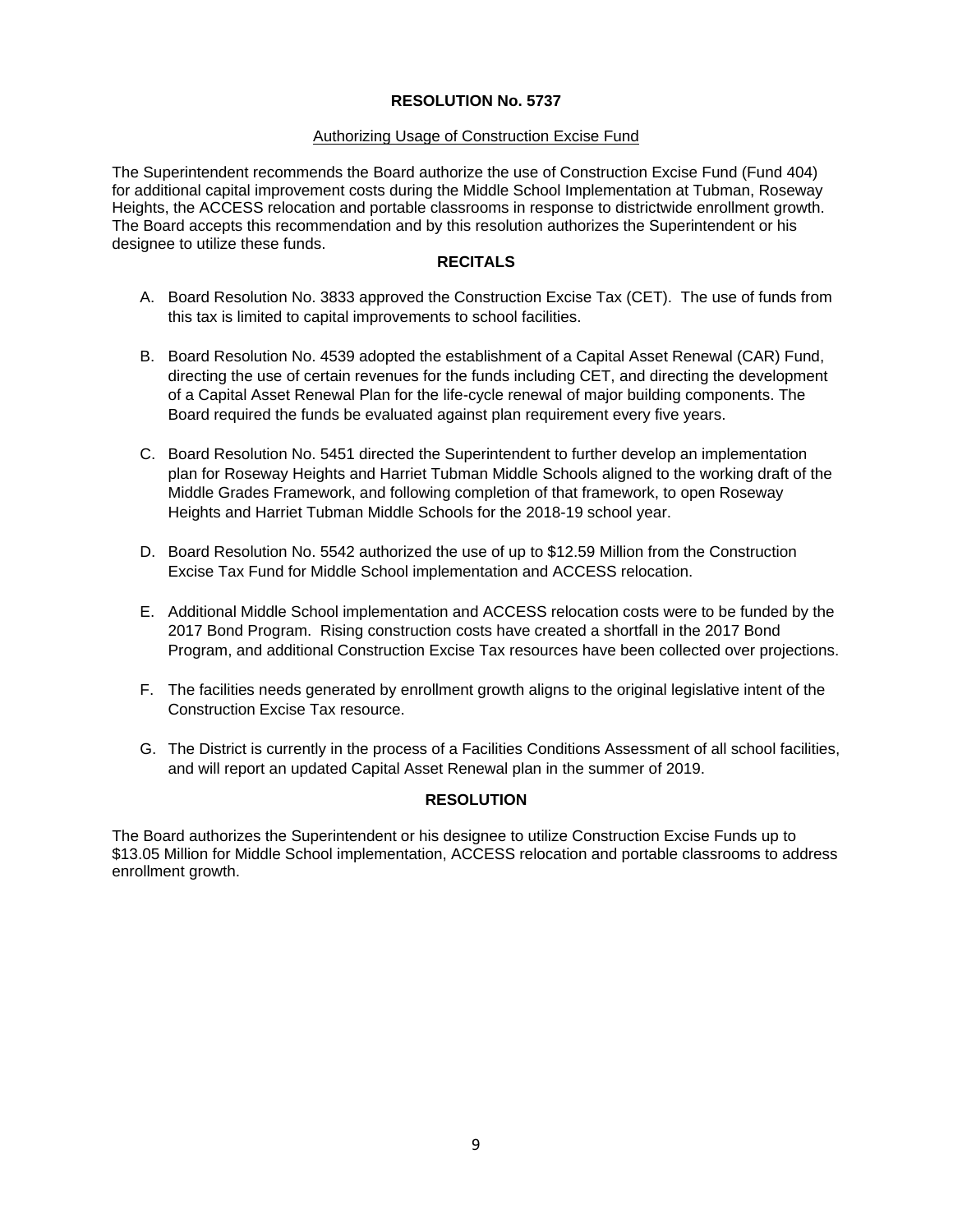#### Lead Paint Stabilization Project: Exemption from Competitive Bidding and Authorization for Use of an Indefinite Delivery/Indefinite Quantity Alternative Contracting Method

## **RECITALS**

- A. The Board of Directors of Portland Public Schools ("District") is the Local Public Contract Review Board ("Board") pursuant to ORS 279A.060.
- B. ORS 279C.335(2) authorizes the Board to exempt certain public contracts or classes of contracts from the standard competitive bidding process otherwise required by the Public Contracting Code and Rules upon certain findings.
- C. In a duly and legally held election on May 16, 2017, general obligation bonds were approved by a majority of the qualified voters of Portland Public Schools voting at the election ("2017 Capital Improvement Bonds").
- D. The District intends to begin a District-wide, phased Lead Paint Stabilization Project as part of the 2017 Capital Improvement Bond work.
- E. Staff has determined that use of the Indefinite Delivery/ Indefinite Quantity ("ID/IQ") alternative contracting method is the preferred method of delivery for the Lead Paint Stabilization Project. This determination is supported by draft Findings of Fact ("Draft Findings") presented to the Board pursuant to ORS 279C.335.
- F. These Draft Findings specify the cost savings and design, scheduling, operational, safety, and logistical advantages gained through use of the ID/IQ contracting method.
- G. On September 18, 2018, the District issued a public notice in the Business Tribune announcing the District's intent to utilize the ID/IQ alternative contracting method for the Lead Paint Stabilization Project. The notice was issued in compliance with ORS 279C.335 and the PPS Public Contracting Rules. The Draft Findings were made available for public review and comment on the date of publication.
- H. The Board held a public hearing on the Draft Findings on October 2, 2018.
- I. The Superintendent recommends approval of the exemption from Competitive Bidding and approval of the ID/IQ alternative contracting method for solicitation and completion of the Lead Paint Stabilization Project.

## **RESOLUTION**

- 1. The Board hereby adopts the Draft Findings in support of use of the ID/IQ alternative contracting method for the Lead Paint Stabilization Project ("Findings").
- 2. The Board hereby exempts the Lead Paint Stabilization Project from competitive bidding requirements as provided in ORS 279C.335 and PPS Public Contracting Rules PPS-49-0145 and PPS-49-0600 through PPS-49-0690. The exemption is based upon the Findings pursuant to ORS 279C.335(2).
- 3. Pursuant to these Findings and decision, the Superintendent or his designee is hereby authorized to conduct an ID/IQ alternative contracting process for the Lead Paint Stabilization Project.

*C. Hertz*